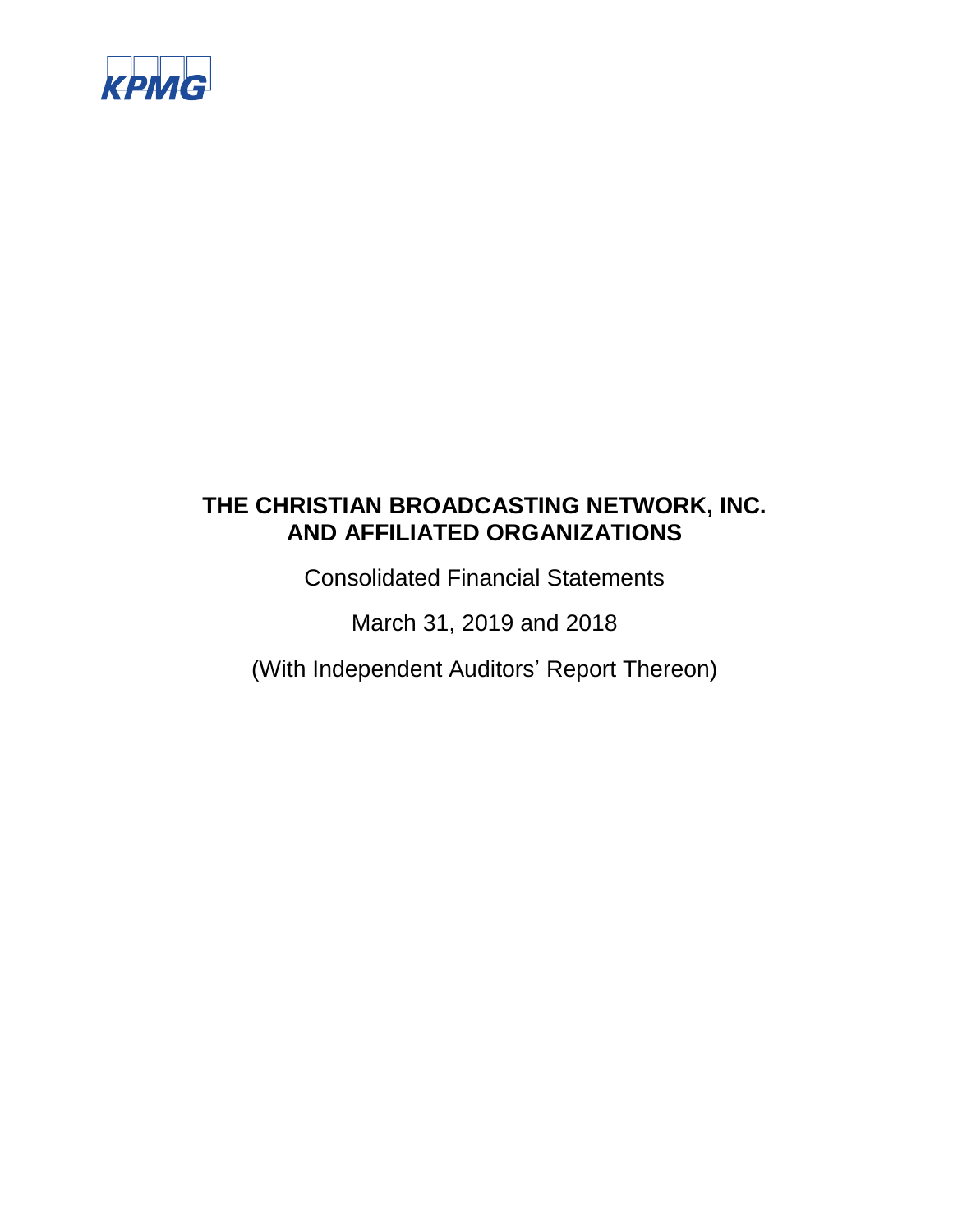

KPMG LLP Suite 1900 440 Monticello Avenue Norfolk, VA 23510

## **Independent Auditors' Report**

The Board of Directors The Christian Broadcasting Network, Inc.:

We have audited the accompanying consolidated financial statements of The Christian Broadcasting Network, Inc. and affiliated organizations, which comprise the consolidated statements of financial position as of March 31, 2019 and 2018, and the related consolidated statements of activities and cash flows for the years then ended, and the related notes to the consolidated financial statements.

## *Management's Responsibility for the Financial Statements*

Management is responsible for the preparation and fair presentation of these consolidated financial statements in accordance with U.S. generally accepted accounting principles; this includes the design, implementation, and maintenance of internal control relevant to the preparation and fair presentation of consolidated financial statements that are free from material misstatement, whether due to fraud or error.

## *Auditors' Responsibility*

Our responsibility is to express an opinion on these consolidated financial statements based on our audits. We conducted our audits in accordance with auditing standards generally accepted in the United States of America. Those standards require that we plan and perform the audit to obtain reasonable assurance about whether the financial statements are free from material misstatement.

An audit involves performing procedures to obtain audit evidence about the amounts and disclosures in the consolidated financial statements. The procedures selected depend on the auditors' judgment, including the assessment of the risks of material misstatement of the consolidated financial statements, whether due to fraud or error. In making those risk assessments, the auditor considers internal control relevant to the entity's preparation and fair presentation of the consolidated financial statements in order to design audit procedures that are appropriate in the circumstances, but not for the purpose of expressing an opinion on the effectiveness of the entity's internal control. Accordingly, we express no such opinion. An audit also includes evaluating the appropriateness of accounting policies used and the reasonableness of significant accounting estimates made by management, as well as evaluating the overall presentation of the consolidated financial statements.

We believe that the audit evidence we have obtained is sufficient and appropriate to provide a basis for our audit opinion.

## *Opinion*

In our opinion, the consolidated financial statements referred to above present fairly, in all material respects, the financial position of The Christian Broadcasting Network, Inc. and affiliated organizations as of March 31, 2019 and 2018, and the results of their operations and their cash flows for the years then ended, in accordance with U.S. generally accepted accounting principles.



July 17, 2019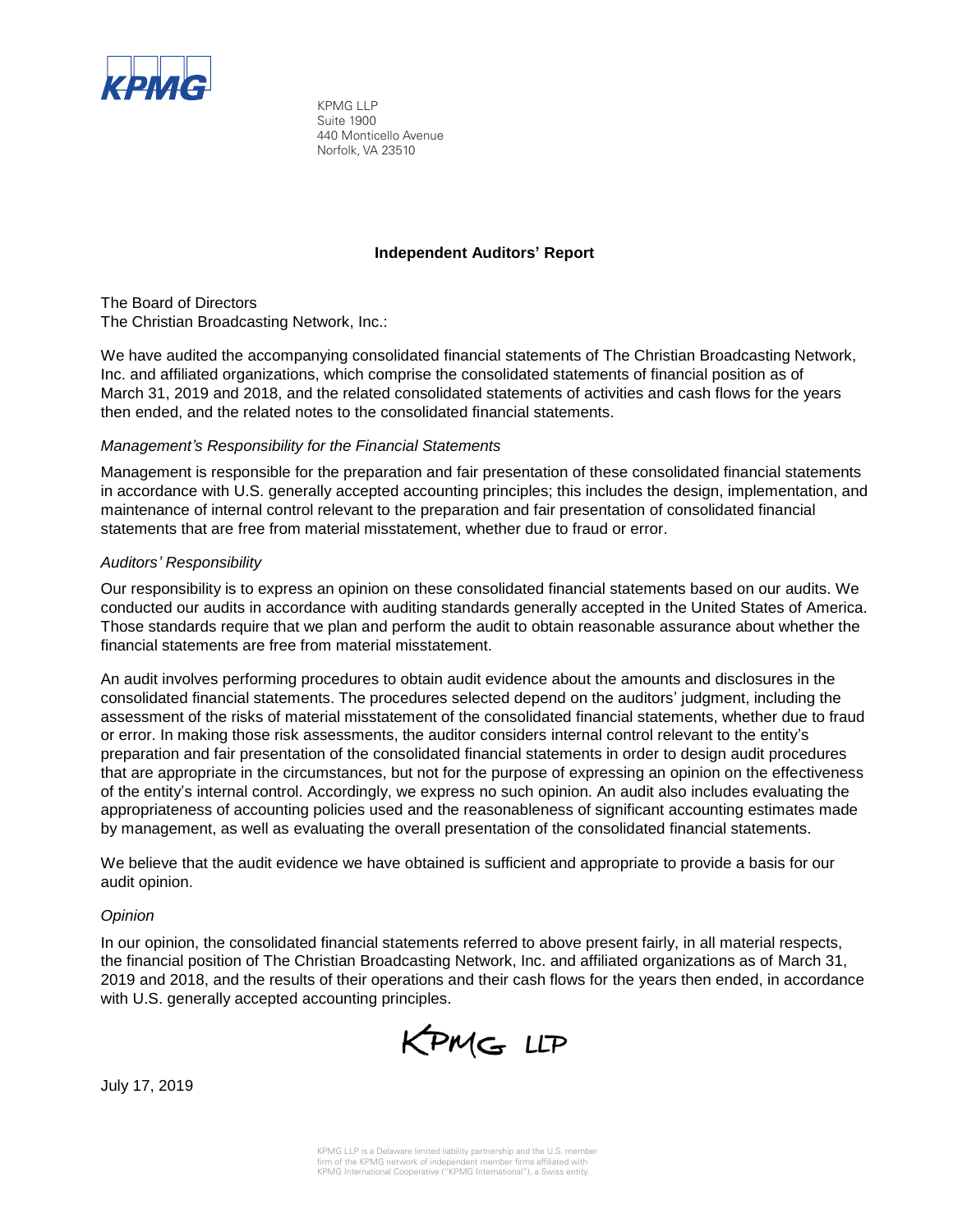Consolidated Statements of Financial Position

March 31, 2019 and 2018

| <b>Assets</b>                                      | 2019              | 2018          |
|----------------------------------------------------|-------------------|---------------|
| Current assets:                                    |                   |               |
| Cash and cash equivalents (note 8)                 | \$<br>35,290,116  | 36,599,900    |
| Investments (notes 3 and 8)                        | 15,833,414        | 12,933,044    |
| Contributions receivable, net (note 4)             | 64,946,708        | 66,769,864    |
| Accounts receivable, net                           | 1,888,631         | 1,608,173     |
| Prepaid expenses and other (note 7)                | 6,763,483         | 6,523,422     |
| Gifts-in-kind inventories (note 1(f))              | 8,555,023         | 19,327,465    |
| Total current assets                               | 133,277,375       | 143,761,868   |
| Property and equipment, net (notes 5, 9 and 10)    | 82,060,562        | 87,008,276    |
| Fiduciary assets (notes 6 and 8)                   | 9,700,712         | 10,962,989    |
| Long-term contributions receivable, net (note 4)   | 2,217,943         | 3,950,346     |
| Other assets (note 7)                              | 16,493,083        | 17, 145, 318  |
| Total assets                                       | \$<br>243,749,675 | 262,828,797   |
| <b>Liabilities and Net Assets</b>                  |                   |               |
| <b>Current liabilities:</b>                        |                   |               |
| Accounts payable and accrued liabilities           | \$<br>20,795,560  | 20,641,056    |
| Current maturities of long-term debt (note 9)      | 2,480,425         | 2,382,702     |
| Deferred gifts-in-kind revenue (note 1(f))         | 8,555,023         | 19,327,465    |
| Other current liabilities (note 10)                | 711,634           | 580,639       |
| <b>Total current liabilities</b>                   | 32,542,642        | 42,931,862    |
| Fiduciary liabilities (note 6)                     | 6,311,855         | 6,637,591     |
| Long-term debt, excluding current portion (note 9) | 55,764,202        | 57,071,308    |
| Other long-term liabilities (note 10)              | 1,003,792         | 511,985       |
| <b>Total liabilities</b>                           | 95,622,491        | 107, 152, 746 |
| Net assets:                                        |                   |               |
| Without donor restrictions                         | 64,118,141        | 66,341,161    |
| With donor restrictions (note 12)                  | 84,009,043        | 89,334,890    |
| Total net assets                                   | 148, 127, 184     | 155,676,051   |
| Commitments and contingencies (notes 10 and 16)    |                   |               |
| Total liabilities and net assets                   | \$<br>243,749,675 | 262,828,797   |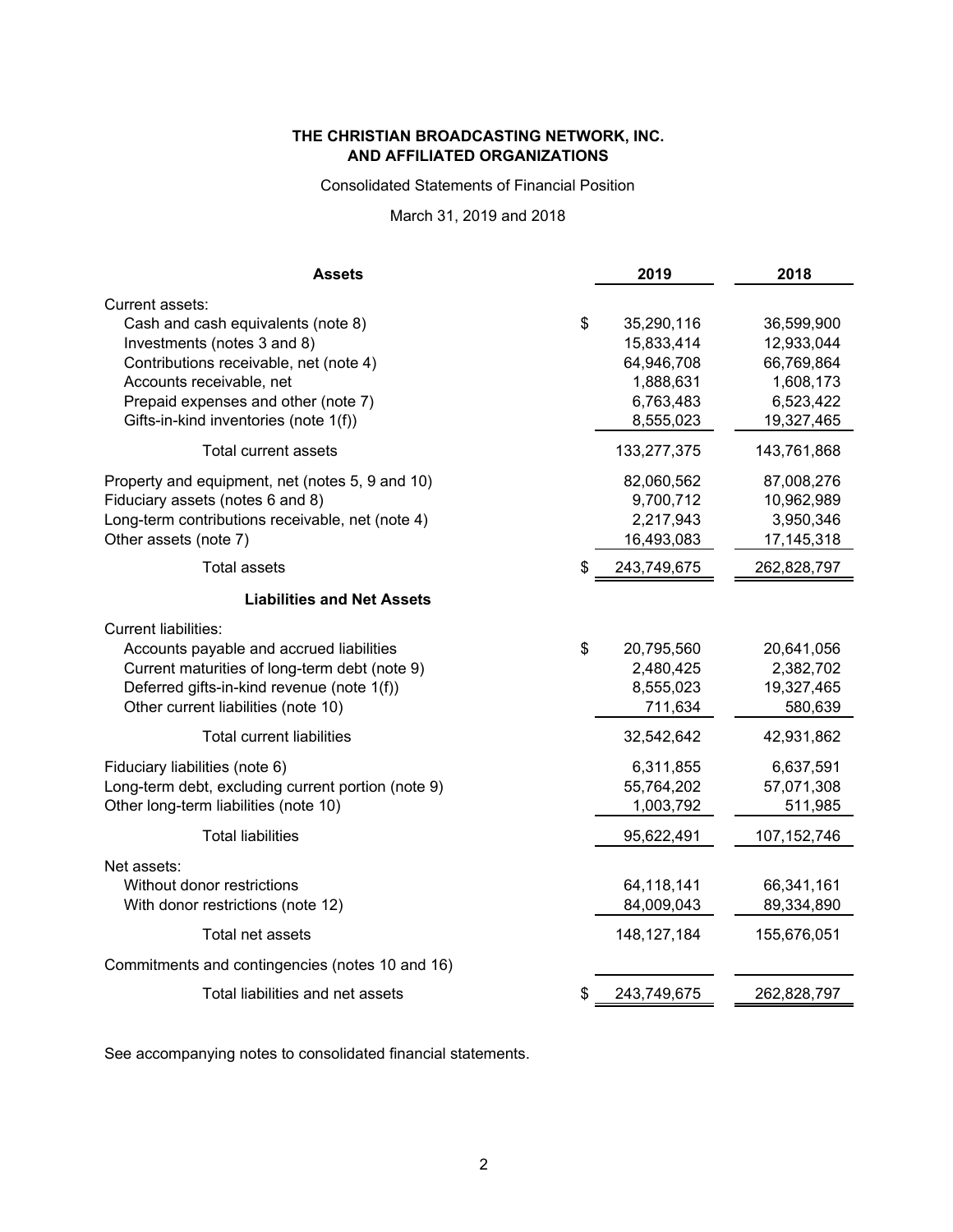Consolidated Statement of Activities

# Year ended March 31, 2019

|                                                        | <b>Without Donor</b><br><b>Restrictions</b> | <b>With Donor</b><br><b>Restrictions</b> | <b>Total</b>  |
|--------------------------------------------------------|---------------------------------------------|------------------------------------------|---------------|
| Ministry support and other revenue:                    |                                             |                                          |               |
| Ministry support                                       | \$<br>241,024,945                           | 79,696,261                               | 320,721,206   |
| Gifts-in-kind (note 1(f))                              | 91,978,755                                  |                                          | 91,978,755    |
| Investment gain, net (note 3)                          | 780,421                                     |                                          | 780,421       |
| Other revenue                                          | 2,583,454                                   |                                          | 2,583,454     |
|                                                        | 336, 367, 575                               | 79,696,261                               | 416,063,836   |
| Net assets released from restrictions (note 13)        | 84,837,860                                  | (84, 837, 860)                           |               |
| Total ministry support and revenue                     | 421,205,435                                 | (5, 141, 599)                            | 416,063,836   |
| Ministry and program expenses:                         |                                             |                                          |               |
| Evangelistic outreach - domestic                       | 103,189,529                                 |                                          | 103,189,529   |
| Evangelistic outreach - international                  | 138,968,659                                 |                                          | 138,968,659   |
| Operation Blessing and humanitarian relief (note 1(f)) | 112,902,529                                 |                                          | 112,902,529   |
| Prayer ministry                                        | 15,519,298                                  |                                          | 15,519,298    |
| Donations to others to further the Gospel              | 3,612,644                                   |                                          | 3,612,644     |
| Total ministry and program expenses                    | 374,192,659                                 |                                          | 374,192,659   |
| Supporting services:                                   |                                             |                                          |               |
| Fundraising                                            | 32,253,913                                  |                                          | 32,253,913    |
| General and administrative                             | 17,475,194                                  |                                          | 17,475,194    |
| Total supporting services                              | 49,729,107                                  |                                          | 49,729,107    |
| Other activities:                                      |                                             |                                          |               |
| Land development:<br>Revenues                          | 9,146,730                                   |                                          | 9,146,730     |
| Operating expenses                                     | (6, 184, 341)                               |                                          | (6, 184, 341) |
| Depreciation and amortization                          | (2,469,078)                                 |                                          | (2,469,078)   |
| Land development activities, net                       | 493,311                                     |                                          | 493,311       |
| Changes in split-interest agreements (note 6)          |                                             | (184, 248)                               | (184, 248)    |
| Total other activities                                 | 493,311                                     | (184, 248)                               | 309,063       |
| Decrease in net assets                                 | (2,223,020)                                 | (5,325,847)                              | (7,548,867)   |
| Net assets at beginning of year                        | 66,341,161                                  | 89,334,890                               | 155,676,051   |
| Net assets at end of year                              | 64,118,141<br>\$                            | 84,009,043                               | 148, 127, 184 |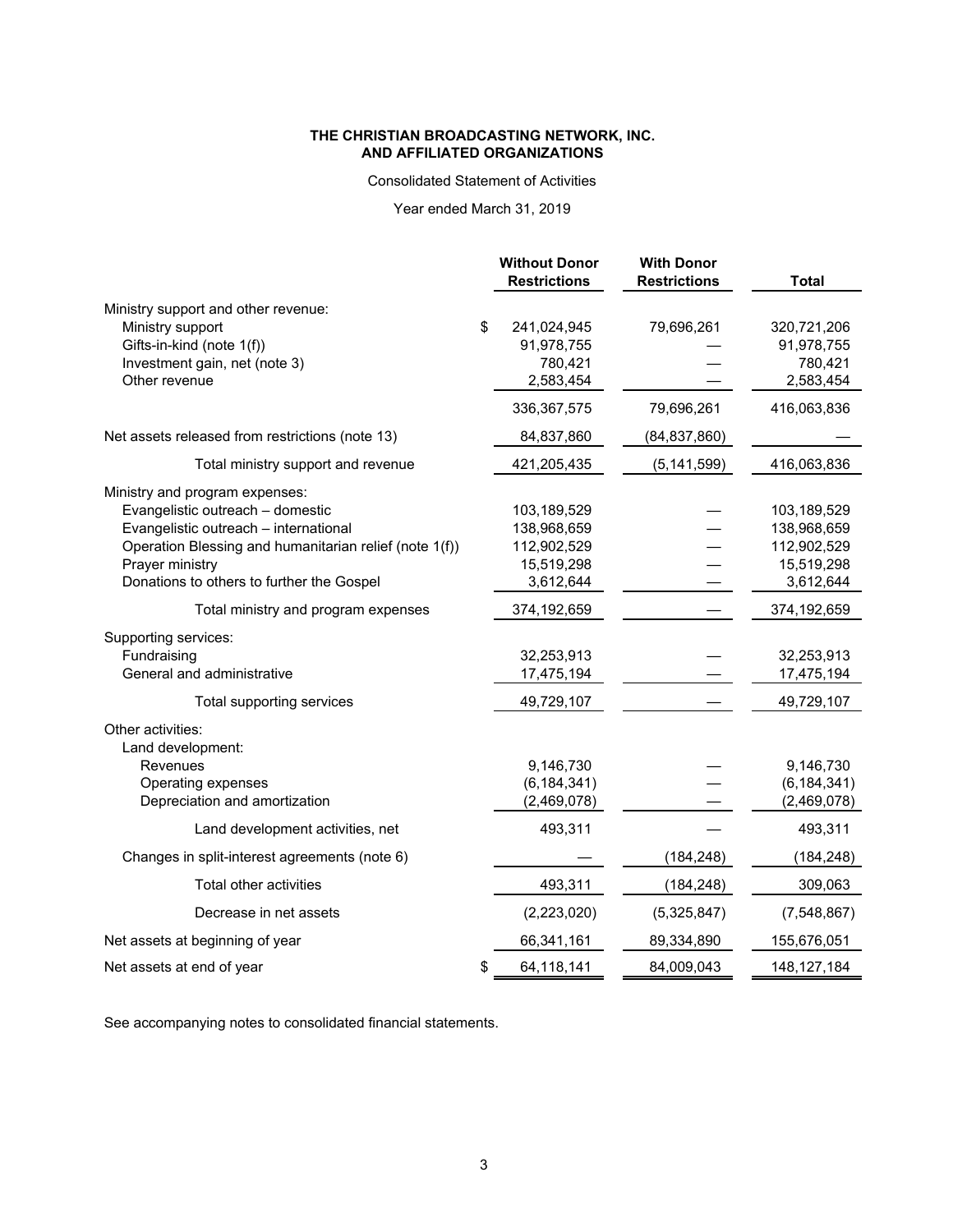#### Consolidated Statement of Activities

# Year ended March 31, 2018

|                                                        | <b>Without Donor</b><br><b>Restrictions</b> | <b>With Donor</b><br><b>Restrictions</b> | <b>Total</b>  |
|--------------------------------------------------------|---------------------------------------------|------------------------------------------|---------------|
| Ministry support and other revenue:                    |                                             |                                          |               |
| Ministry support                                       | \$<br>234,763,238                           | 97,004,716                               | 331,767,954   |
| Gifts-in-kind (note 1(f))                              | 245,919,398                                 |                                          | 245,919,398   |
| Investment loss, net (note 3)                          | (1,757,424)                                 |                                          | (1,757,424)   |
| Other revenue                                          | 3,355,511                                   |                                          | 3,355,511     |
|                                                        | 482,280,723                                 | 97,004,716                               | 579,285,439   |
| Net assets released from restrictions (note 13)        | 81,067,328                                  | (81,067,328)                             |               |
| Total ministry support and revenue                     | 563,348,051                                 | 15,937,388                               | 579,285,439   |
| Ministry and program expenses:                         |                                             |                                          |               |
| Evangelistic outreach - domestic                       | 108,619,543                                 |                                          | 108,619,543   |
| Evangelistic outreach - international                  | 130,133,992                                 |                                          | 130, 133, 992 |
| Operation Blessing and humanitarian relief (note 1(f)) | 268,494,186                                 |                                          | 268,494,186   |
| Prayer ministry                                        | 15,513,651                                  |                                          | 15,513,651    |
| Donations to others to further the Gospel              | 2,005,636                                   |                                          | 2,005,636     |
| Total ministry and program expenses                    | 524,767,008                                 |                                          | 524,767,008   |
| Supporting services:                                   |                                             |                                          |               |
| Fundraising                                            | 31,899,265                                  |                                          | 31,899,265    |
| General and administrative                             | 18, 157, 240                                |                                          | 18, 157, 240  |
| Total supporting services                              | 50,056,505                                  |                                          | 50,056,505    |
| Other activities:                                      |                                             |                                          |               |
| Land development:                                      |                                             |                                          |               |
| Revenues                                               | 9,104,590                                   |                                          | 9,104,590     |
| Operating expenses                                     | (6, 347, 473)                               |                                          | (6, 347, 473) |
| Depreciation and amortization                          | (2, 445, 821)                               |                                          | (2,445,821)   |
| Land development activities, net                       | 311,296                                     |                                          | 311,296       |
| Changes in split-interest agreements (note 6)          |                                             | 366,747                                  | 366,747       |
| Total other activities                                 | 311,296                                     | 366,747                                  | 678,043       |
| Increase (decrease) in net assets                      | (11, 164, 166)                              | 16,304,135                               | 5,139,969     |
| Net assets at beginning of year                        | 77,505,327                                  | 73,030,755                               | 150,536,082   |
| Net assets at end of year                              | 66,341,161<br>\$                            | 89,334,890                               | 155,676,051   |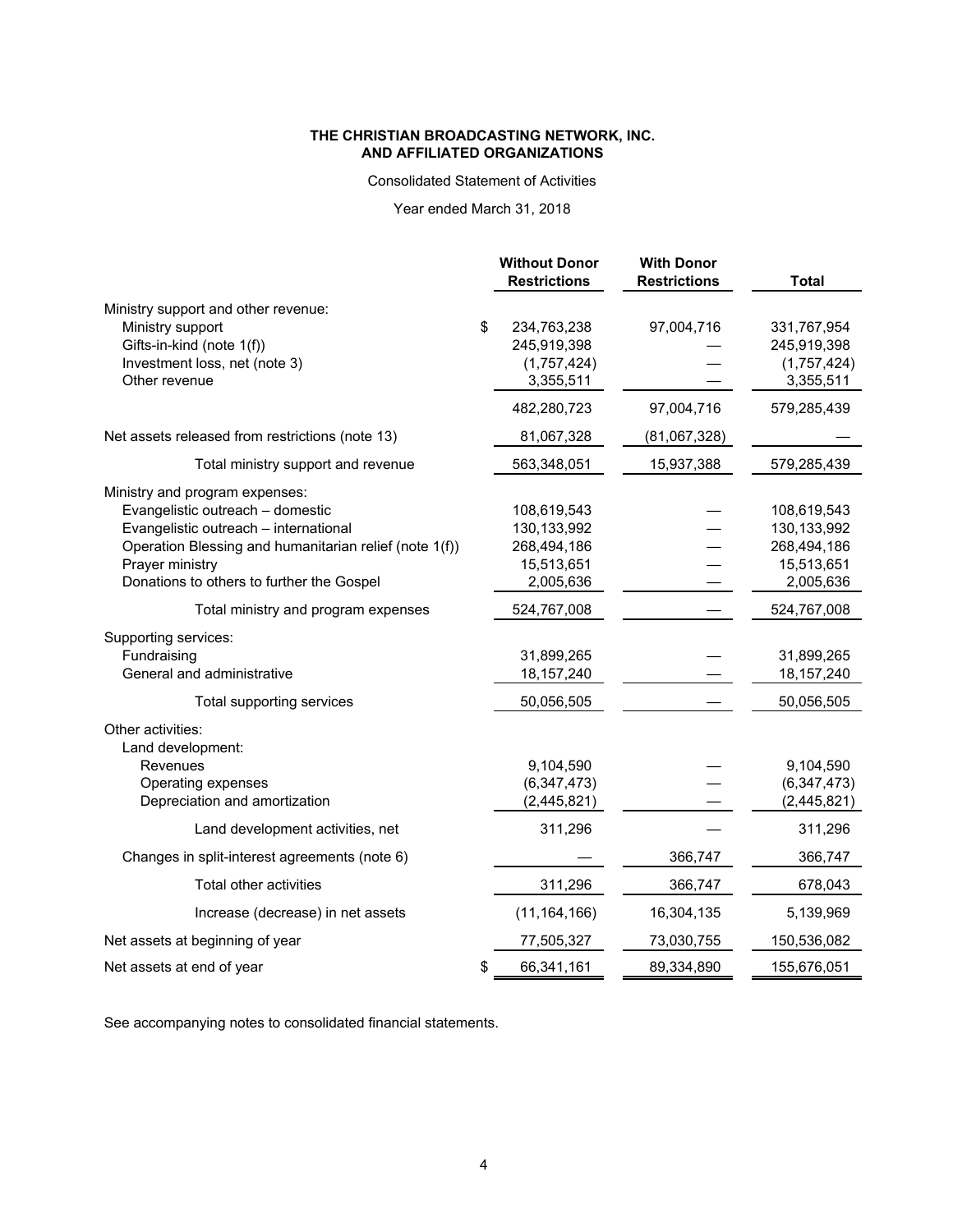Consolidated Statements of Cash Flows

Years ended March 31, 2019 and 2018

|                                                                                                                                                                     |    | 2019               | 2018              |
|---------------------------------------------------------------------------------------------------------------------------------------------------------------------|----|--------------------|-------------------|
| Cash flows from operating activities:                                                                                                                               |    |                    |                   |
| Increase (decrease) in net assets                                                                                                                                   | \$ | (7,548,867)        | 5,139,969         |
| Adjustments to reconcile increase (decrease) in net assets to net cash                                                                                              |    |                    |                   |
| provided by operating activities:                                                                                                                                   |    |                    |                   |
| Depreciation and amortization                                                                                                                                       |    | 12,367,231         | 12,934,449        |
| Loss on disposal of property and equipment                                                                                                                          |    | 30,759             | 7,647             |
| Loss due to currency conversion, net                                                                                                                                |    | 191,217            | 15,473            |
| Investment (gain) loss, net                                                                                                                                         |    | (780, 421)         | 1,757,424         |
| Changes in assets and liabilities:                                                                                                                                  |    |                    |                   |
| Accounts receivable                                                                                                                                                 |    | (280, 458)         | 26,197            |
| Contributions receivable                                                                                                                                            |    | 3,555,559          | (6,537,976)       |
| Prepaid expenses and other                                                                                                                                          |    | (240, 061)         | 644,145           |
| Fiduciary assets                                                                                                                                                    |    | 1,262,277          | (304, 920)        |
| Other assets                                                                                                                                                        |    | (4,090,823)        | (4,747,015)       |
| Accounts payable and accrued liabilities                                                                                                                            |    | (65, 773)          | (74, 484)         |
| <b>Fiduciary liabilities</b>                                                                                                                                        |    | (325, 736)         | 130,004           |
| Other liabilities                                                                                                                                                   |    | 622,802            | (20, 549)         |
| Net cash provided by operating activities                                                                                                                           |    | 4,697,706          | 8,970,364         |
| Cash flows from investing activities:                                                                                                                               |    |                    |                   |
| Proceeds from sale of investments                                                                                                                                   |    | 4,933,004          | 1,379,760         |
| Purchases of investments                                                                                                                                            |    | (7,052,953)        | (1,665,953)       |
| Purchases of property and equipment                                                                                                                                 |    | (2,708,127)        | (3,553,541)       |
| Proceeds from disposal of property and equipment                                                                                                                    |    | 56,324             | 106,315           |
| Net cash used in investing activities                                                                                                                               |    | (4,771,752)        | (3,733,419)       |
| Cash flows from financing activities:                                                                                                                               |    |                    |                   |
| Proceeds from issuance of long-term debt                                                                                                                            |    | 131,172            | 299,944           |
| Payments on long-term debt                                                                                                                                          |    | (1,366,910)        | (1,407,793)       |
| Net cash used in financing activities                                                                                                                               |    | (1, 235, 738)      | (1, 107, 849)     |
| Increase (decrease) in cash and cash equivalents                                                                                                                    |    | (1,309,784)        | 4,129,096         |
| Cash and cash equivalents at beginning of year                                                                                                                      |    | 36,599,900         | 32,470,804        |
| Cash and cash equivalents at end of year                                                                                                                            | S  | 35,290,116         | 36,599,900        |
| Supplemental disclosure of cash flow information:<br>Cash paid during the period for interest                                                                       | \$ | 2,270,974          | 2,350,029         |
| Supplemental disclosures of noncash operating and investing activities:<br>Revaluation of international property and equipment due to change in<br>conversion rates | \$ | (191, 217)         | (15, 473)         |
| Acquisition of property and equipment in accounts payable at year-end<br>Acquisition of property and equipment from issuance of other liabilities                   |    | 220,277<br>711,555 | 344,571<br>61,000 |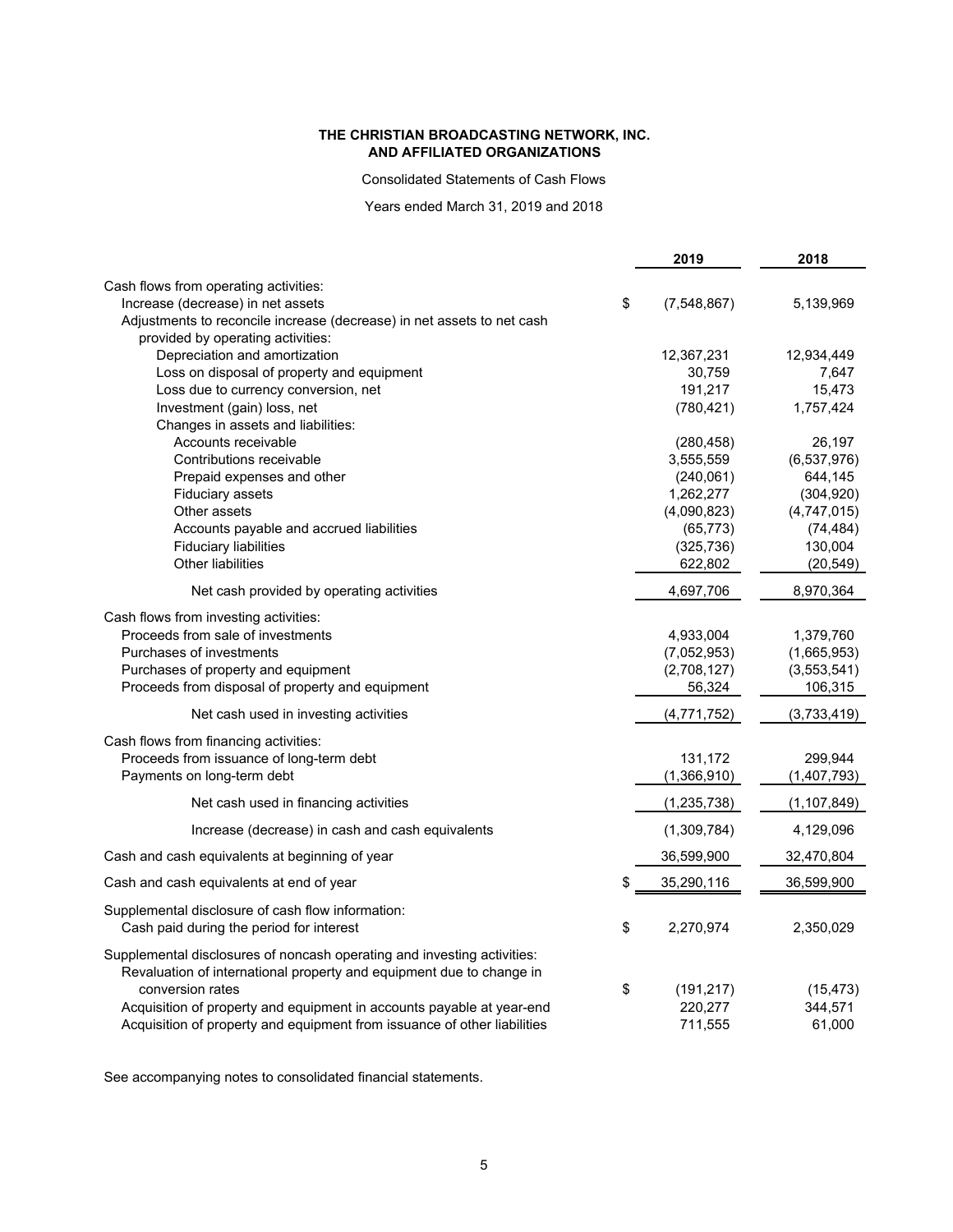Notes to Consolidated Financial Statements

March 31, 2019 and 2018

## **(1) The Organization and Summary of Significant Accounting Policies**

## *(a) Organization*

The mission of The Christian Broadcasting Network, Inc. and its affiliated organizations (CBN or the Ministry) is to preach the gospel of Jesus Christ to all the world as a witness unto all nations (see Matthew 24:14). In achieving this mission, CBN's chief method is the strategic use of mass communication, especially television (both domestic and international), the internet, and the distribution of teaching materials in the form of CDs, DVDs, films, animation, and literature. CBN's purpose is to train the young and old on the principles of the Kingdom of God, and their application to everyday life. The Ministry also provides prayer ministry, financial, medical and humanitarian aid to the needy 365 days a year, worldwide.

## *(b) Basis of Presentation*

The consolidated financial statements include The Christian Broadcasting Network, Inc. and its subsidiaries and affiliated organizations under common control. All significant intercompany transactions and accounts have been eliminated in consolidation. The consolidated financial statements of the Ministry have been prepared on the accrual basis of accounting.

These consolidated financial statements have been prepared to focus on the Ministry as a whole and to present balances and transactions according to the existence or absence of donor-imposed restrictions. Net assets and revenues, gains, and losses, are classified based on the existence or absence of donor-imposed restrictions. The Ministry's net assets are segregated into two net asset groups:

## *Net assets without donor restrictions* – Net assets not subject to donor-imposed stipulations

*Net assets with donor restrictions* – Net assets subject to donor-imposed stipulations. Donor-imposed restrictions that are temporary in nature will be met by actions pursuant to the stipulations and/or the passage of time. Donor-imposed restrictions that are perpetual in nature neither expire by the passage of time nor can be fulfilled or otherwise removed by actions of the Ministry. Investment income and unrealized gains and losses from resources held in perpetuity can be either restricted or unrestricted.

Revenues are reported as increases in net assets without donor restrictions unless use of the related assets is limited by donor-imposed stipulations. Certain contributions received with donor-imposed stipulations are reported as increases to ministry support without donor restrictions if the restricted purpose is met in the same period. All other contributions received and contributions receivable with donor-imposed time or purpose stipulations are reported as increases to net assets with donor restrictions as applicable. Realized and unrealized gains and losses on investments are reported as increases or decreases in net assets without donor restrictions unless their use is restricted by donors. Expirations of temporary restrictions on net assets (i.e., the donor-stipulated purpose has been fulfilled and/or the stipulated time period has elapsed) are reported as reclassifications from net assets with donor restrictions to net assets without donor restrictions (note 13). Temporary restrictions on gifts to acquire long-lived assets are considered met in the period the assets are placed in service.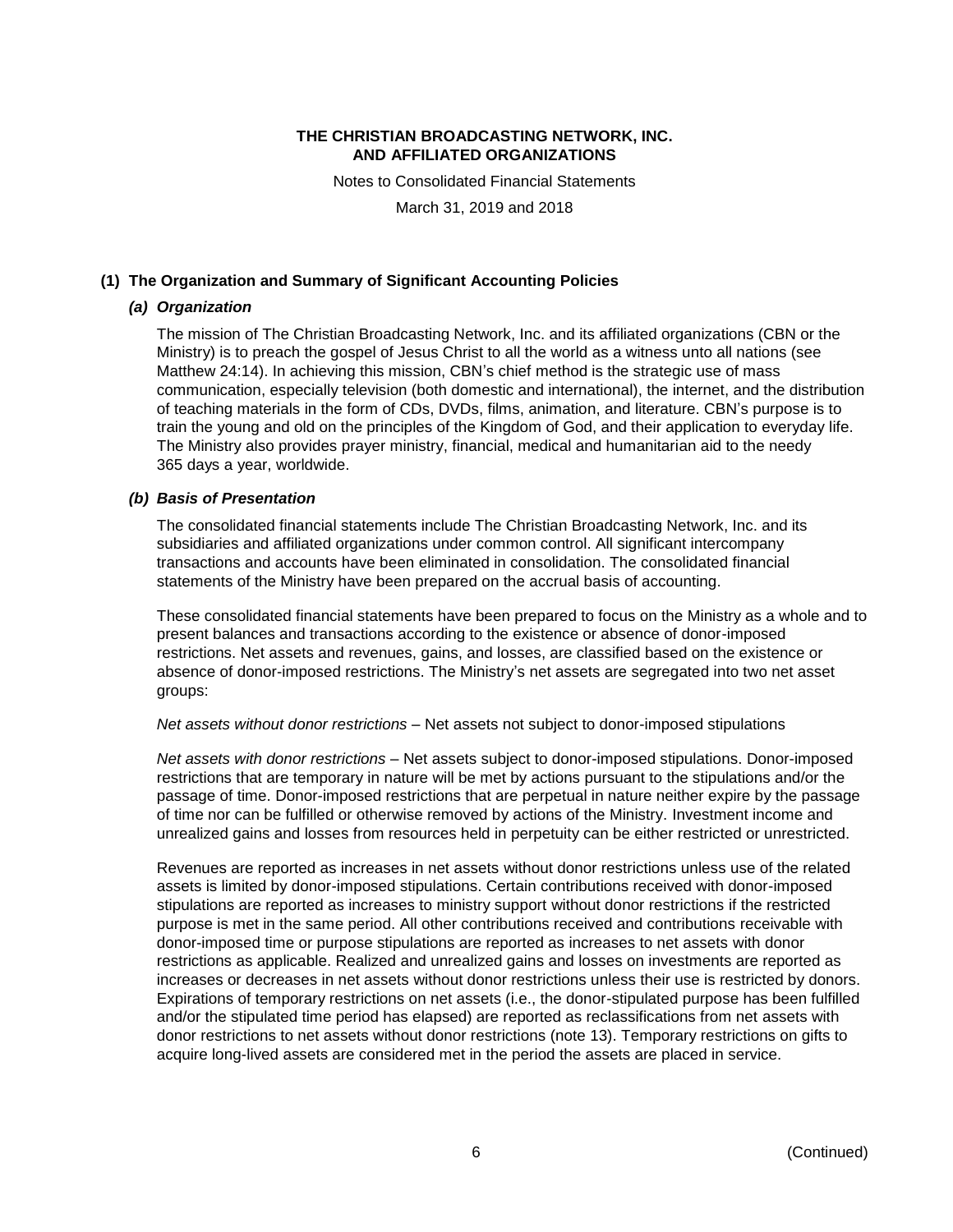Notes to Consolidated Financial Statements

March 31, 2019 and 2018

## *(c) Cash and Cash Equivalents*

The Ministry considers all highly liquid financial instruments purchased with an original maturity of three months or less to be cash equivalents. Cash and cash equivalents that are utilized within a managed investment portfolio are accounted for as investments. Cash equivalents consisting of certificates of deposit and money market funds totaled \$27,370,727 and \$27,059,816 at March 31, 2019 and 2018, respectively.

## *(d) Investments*

Investments are stated at fair value based on quoted market prices. Realized gains and losses are derived using the specific-identification method and are included in investment gain (loss), net in the accompanying consolidated statements of activities.

## *(e) Contributions Receivable*

Contributions receivable are recognized as revenues in the period the unconditional promise is made by the donor. Contributions to be received after one year are discounted at an appropriate discount rate commensurate with the risks involved. Amortization of the discount is recorded as additional contribution revenue in accordance with donor-imposed restrictions, if any, on the promise. Conditional promises to give are not recognized until the conditions on which they depend are substantially met. Contributions receivable from irrevocable trusts and estate interests are recorded at CBN's percent interest in the estimated fair value based on the fair value of the underlying assets.

## *(f) Gifts-in-Kind*

Gifts-in-kind primarily comprise medicines, school and medical supplies, canned and packaged food, produce, clothing, and other relief products. Gifts-in-kind are recorded at their estimated fair wholesale value when received. There is inherent uncertainty in determining the fair value of donated products. Gifts-in-kind revenue and expense are recognized in the year in which the product is distributed. Amounts at the end of the fiscal year that have not been distributed are included in gifts-in-kind inventories and deferred gifts-in-kind revenue. Expenses associated with these items are predominantly included in Operation Blessing and humanitarian relief in the accompanying consolidated statements of activities based on the fair value of the gifts-in-kind donated.

## *(g) Property and Equipment, Net*

Property and equipment are stated at cost or at estimated fair value at the date of gift if acquired by gift, less accumulated depreciation and amortization. Depreciation is computed utilizing the straight-line method over the estimated useful lives of the related assets. The estimated useful lives are: buildings and improvements, 40 years; production and transmission equipment, 6 years; information technology and other equipment, 6 years; and office furniture and fixtures, 10 years. The cost and associated accumulated depreciation of property sold or retired is removed from the accounts and any gain or loss is reflected in the accompanying consolidated statements of activities.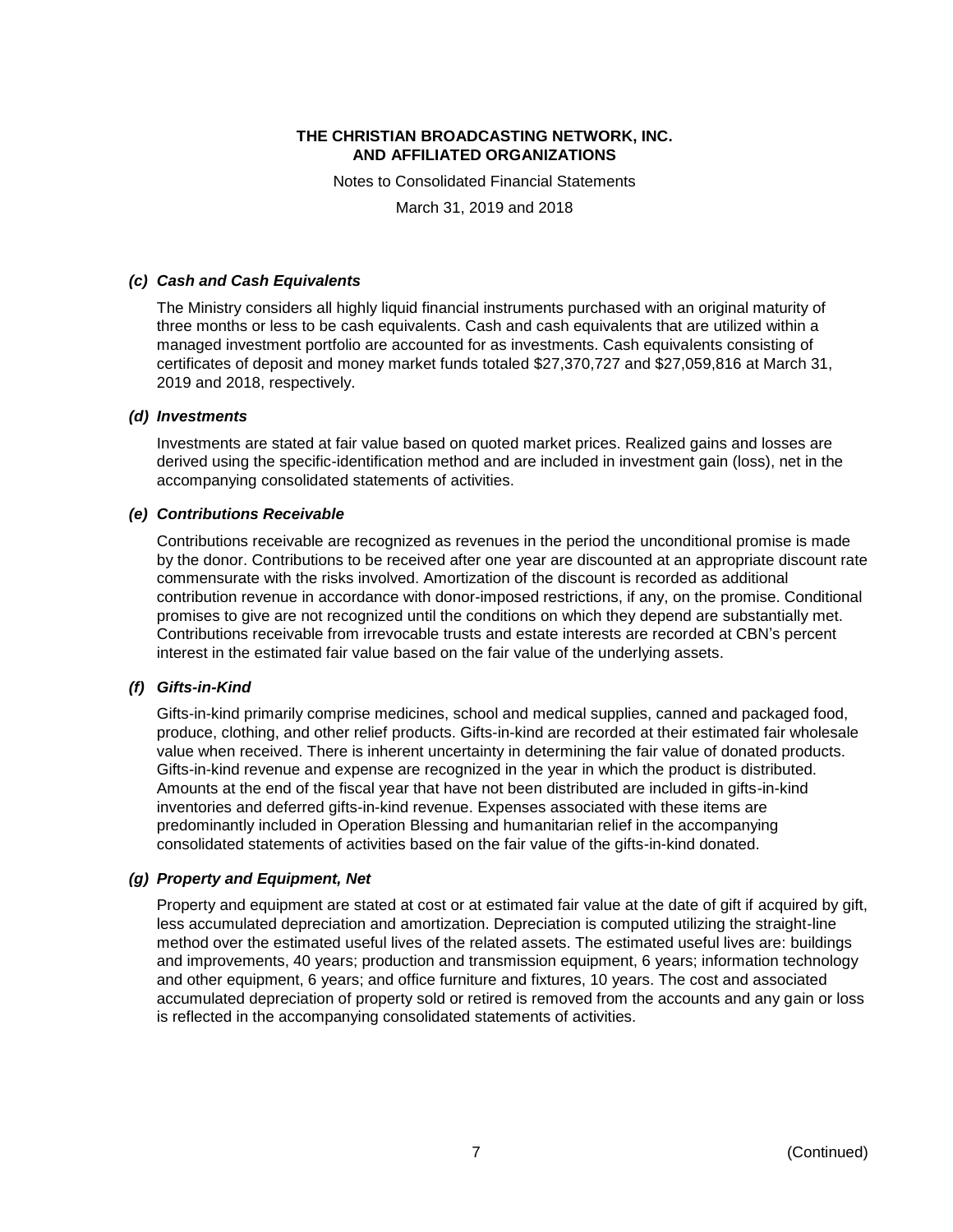Notes to Consolidated Financial Statements

March 31, 2019 and 2018

#### *(h) Fiduciary Assets and Liabilities*

CBN is the beneficiary of various revocable and irrevocable trusts. Assets in irrevocable trusts, which are controlled by CBN, and related deferred income and estimated beneficial interests to others, are recorded as assets and liabilities, respectively, and recognized as contribution revenue at the present value of future distributions to the Ministry in the fiscal year the trust is established. The change in fair value of CBN's interest in irrevocable trusts is included in changes in split-interest agreements in the accompanying consolidated statements of activities. Trusts that are revocable in nature are not reflected in CBN's consolidated financial statements until the trust assets are received.

#### *(i) Other Assets*

Other assets comprise certain long-lived assets held for the benefit of the Ministry and are recorded at cost, cost of development, or estimated fair value of the gift, if acquired by gift. Assets held for use by the Ministry are amortized over their estimated beneficial lives.

## *(j) Functional Allocation of Expenses*

The costs of program and supporting services have been summarized on a functional basis in the statement of activities. Accordingly, certain costs have been allocated among the Ministry's various programs and supporting services benefited. Expenses that can be identified with a specific program or supporting service are allocated directly. Other expenses that are common to several functions are allocated based on various statistical bases. Total joint costs and respective allocations are as follows for the years ended March 31, 2019 and 2018:

|                                            | 2019        | 2018        |
|--------------------------------------------|-------------|-------------|
| Evangelistic outreach - domestic<br>\$     | 70,683,747  | 70,392,886  |
| Evangelistic outreach - international      | 3,392,597   | 3,886,517   |
| Operation Blessing and humanitarian relief | 373,365     | 286,485     |
| Prayer ministry                            | 5,990,904   | 5,783,048   |
| Fundraising                                | 25,962,397  | 24,457,319  |
| General and administrative                 | 6,544,178   | 7,059,802   |
| Total joint costs<br>S                     | 112,947,188 | 111,866,057 |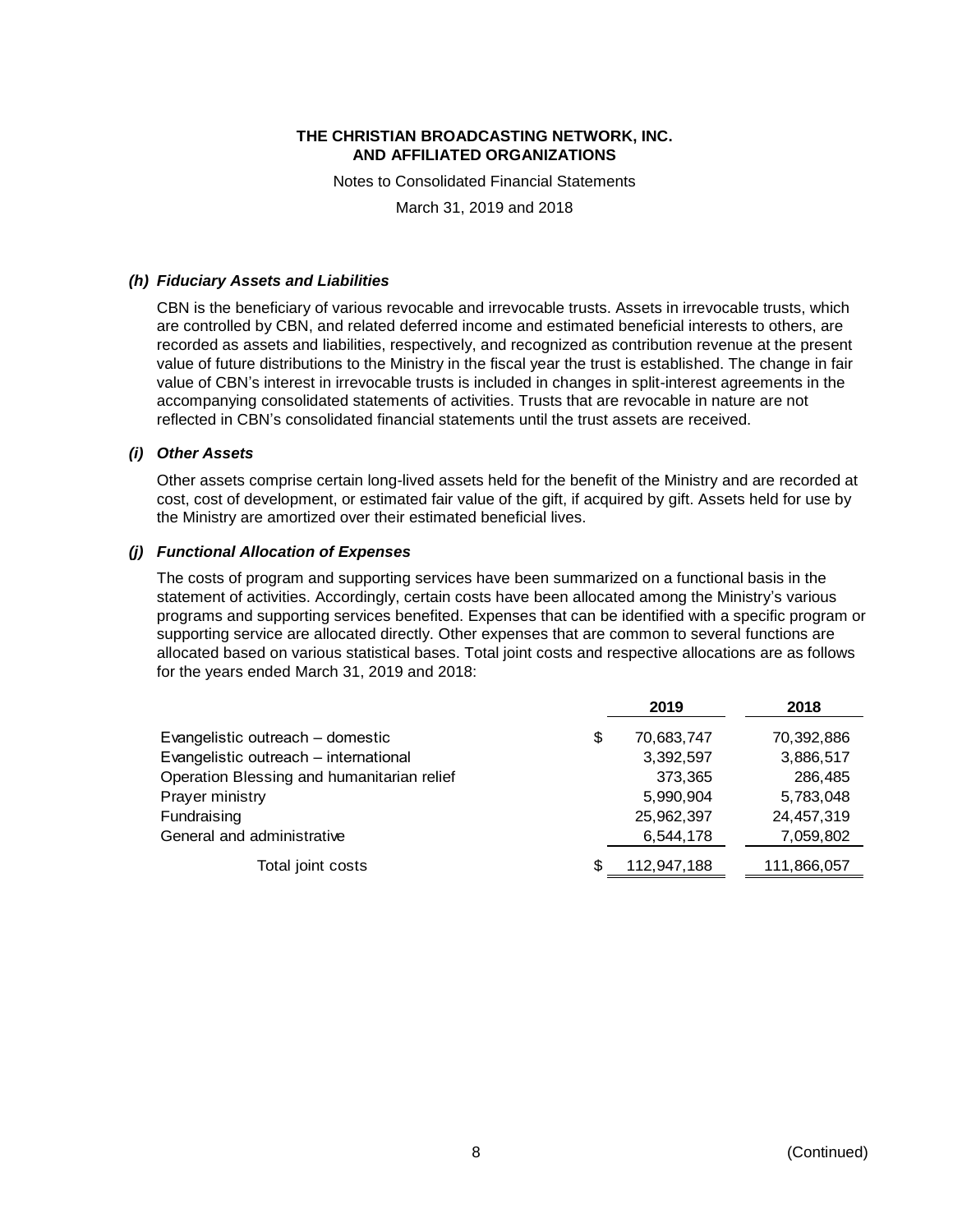Notes to Consolidated Financial Statements

March 31, 2019 and 2018

Joint costs incurred for program airtime, digital media, direct mail and development are allocated based on content and purpose; utilities, maintenance, property and general liability insurance, depreciation and amortization are allocated based on square footage; information technology and telephone ministry are allocated based on time and effort; and personnel costs related to worker's compensation and life and disability insurances, and medical claims expense are allocated based on employee headcount.

## *(k) Bartered Airtime*

The Ministry recognizes the estimated fair value of international airtime received in exchange for providing program content as ministry support and international evangelistic outreach. The amounts recognized in the accompanying consolidated statements of activities were approximately \$77,113,000 and \$68,384,000 for the years ended March 31, 2019 and 2018, respectively.

## *(l) Noncash Transactions*

Gifts-in-kind inventories and deferred gifts-in-kind revenue totaled \$8,555,023 and \$19,327,465 at March 31, 2019 and 2018, respectively.

## *(m) Income Taxes*

CBN is classified as an exempt organization for federal income tax purposes under Section 501(c)(3) of the Internal Revenue Code. Contributions to CBN qualify for a charitable contribution deduction to the extent provided by the law. CBN is subject to taxes on its unrelated business income. Substantially all of the taxes on unrelated business income were offset by the utilization of net operating loss carryforwards. As of March 31, 2019 and 2018, CBN has unused net operating loss carryforwards available to offset future tax liabilities. Management has recorded a full valuation allowance of \$18,102,879 and \$18,848,654 as of March 31, 2019 and 2018, for the future tax benefit of the related deferred tax assets, respectively.

The Ministry recognizes or derecognizes its tax positions based on a "more likely than not" threshold. This applies to positions taken or expected to be taken in a tax return. The consolidated financial statements do not include any uncertain tax positions.

## *(n) Impairment of Long-Lived Assets*

Long-lived assets and certain identifiable intangible assets to be held and used are reviewed for impairment whenever events or changes in circumstances indicate that the carrying amount of an asset may not be recoverable. Recoverability of assets to be held and used is measured by a comparison of the carrying amount of an asset to future net cash flows expected to be generated by the asset. If the carrying amount of an asset exceeds its estimated future cash flows, an impairment charge is recognized by the amount by which the carrying amount of the asset exceeds the fair value of the asset. Assets to be disposed of would be presented separately in the consolidated statements of financial position and reported at the lower of the carrying amount or fair value less costs to sell, and are no longer depreciated.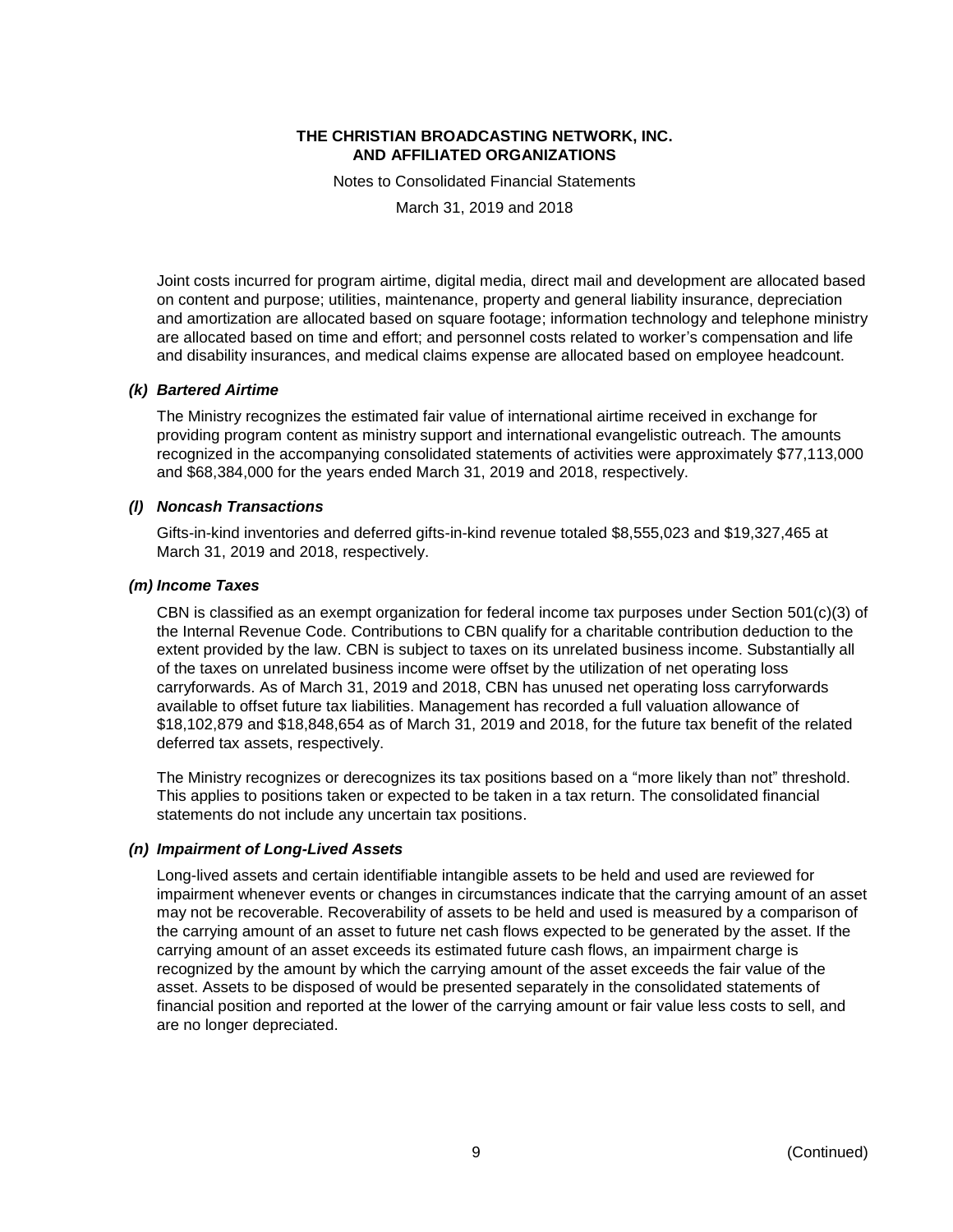Notes to Consolidated Financial Statements

March 31, 2019 and 2018

## *(o) Use of Estimates*

The preparation of consolidated financial statements in conformity with U.S. generally accepted accounting principles (GAAP) requires management of the Ministry to make estimates and judgments that affect the reported amounts of assets and liabilities and the disclosures of contingencies at the date of the consolidated financial statements and revenues and expenses recognized during the reporting periods. Significant items subject to such estimates and judgments include: the valuation of contributions and accounts receivable; future distributions from fiduciary assets: bartered airtime; gifts-in-kind contributions; the estimated useful life of property and equipment and other long-lived assets; and the allocation of joint costs. Actual results could differ from those estimates.

## *(p) New Accounting Pronouncement*

In August 2016, the Financial Accounting Standards Board issued ASU 2016-14, Not-for-Profit Entities (Topic 958) – *Presentation of Financial Statements of Not-for-Profit Entities.* The update addresses the complexity and understandability of net asset classification, deficiencies in information about liquidity and availability of resources, and the lack of consistency in the type of information provided about expenses and investment return. The Ministry implemented ASU 2016-14 and applied it retrospectively to all periods presented.

## *(q) Subsequent Events*

The preparation of consolidated financial statements in conformity with GAAP requires entities to evaluate events that occur after the balance sheet date but before the consolidated financial statements are issued for potential recognition or disclosure. Entities are required to disclose the date through which subsequent events were evaluated, as well as the rationale for why that date was selected. In preparing these consolidated financial statements, the Ministry has evaluated events and transactions for potential recognition or disclosure through July 17, 2019, the date the consolidated financial statements were available to be issued.

## *(r) Financial Statement Reclassification*

During 2019, the Ministry combined activities of two programs with other existing program activities in the statement of activities. The 2018 program expenses have been reclassified in order to conform to the 2019 presentation. The reclassifications had no effect on net assets, the increase in net assets, or cash flows as of and for the year ended March 31, 2018.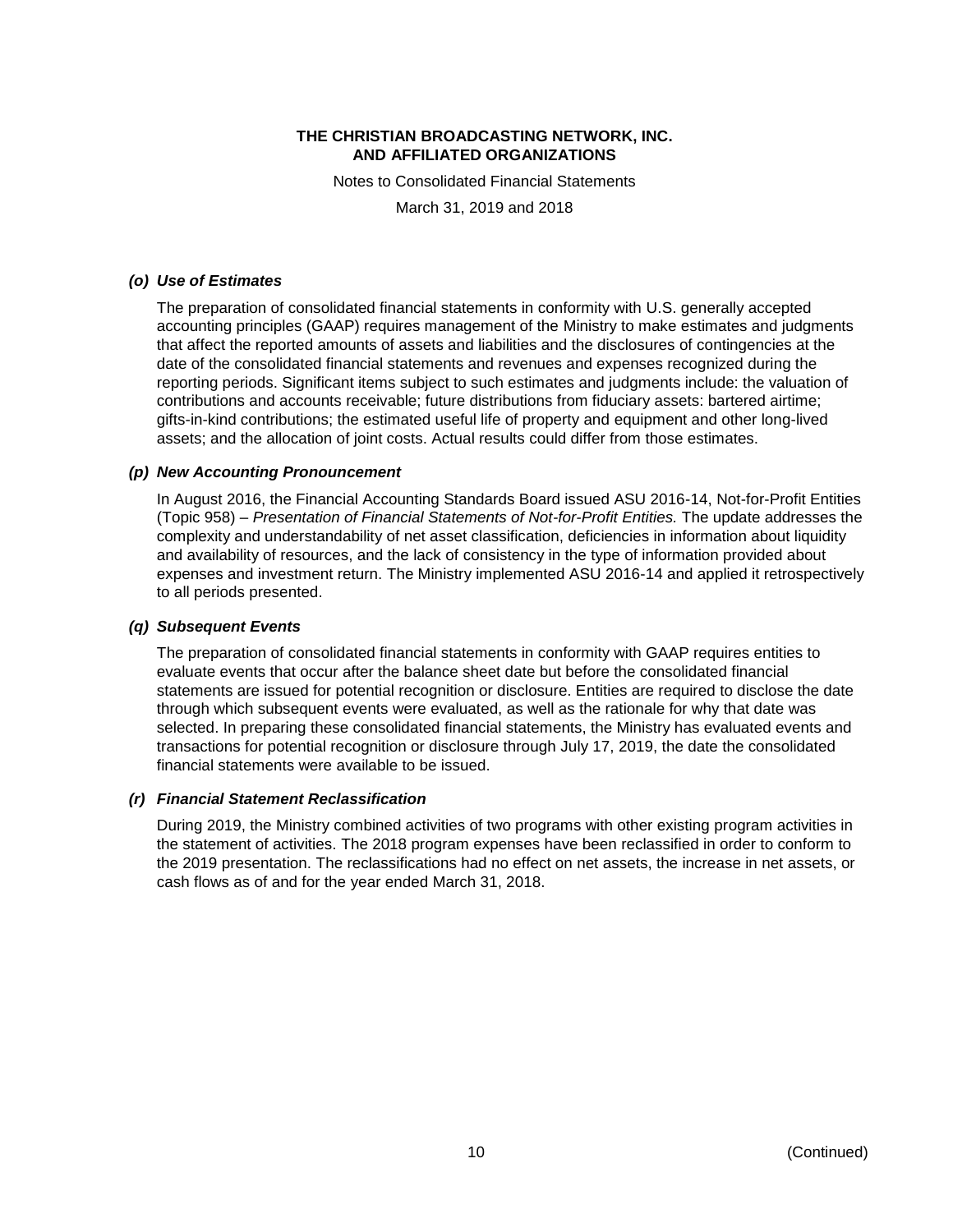Notes to Consolidated Financial Statements

March 31, 2019 and 2018

## **(2) Liquidity and Availability**

The following represents the Ministry's financial assets at March 31, 2019 and 2018:

|                                                         |     | 2019           | 2018          |
|---------------------------------------------------------|-----|----------------|---------------|
| Financial assets at year end:                           |     |                |               |
| Cash and cash equivalents                               | \$  | 35,290,116     | 36,599,900    |
| Investments                                             |     | 15,833,414     | 12,933,044    |
| Contributions receivable, net                           |     | 67,164,651     | 70,720,210    |
| Accounts receivable, net                                |     | 1,888,631      | 1,608,173     |
| Fiduciary assets, net                                   |     | 3,388,857      | 4,325,398     |
| Total financial assets                                  |     | 123,565,669    | 126, 186, 725 |
| Less amounts not available to be used within one year:  |     |                |               |
| Net assets with donor restrictions                      |     | 84,009,043     | 89,334,890    |
| Less net assets with time or purpose restrictions       |     |                |               |
| to be met in less than a year                           |     | (75, 158, 918) | (77,744,814)  |
|                                                         |     | 8,850,125      | 11,590,076    |
| Financial assets available to meet general expenditures |     |                |               |
| over the next twelve months                             | \$. | 114,715,544    | 114,596,649   |

CBN regularly monitors liquidity and maintains liquidity reserves required to meet its operational needs. In addition to financial assets available to meet general expenditures over the next year, the Ministry operates with a balanced budget and anticipates collecting sufficient revenue to cover general expenditures not covered by donor-restricted resources.

## **(3) Investments**

Investments consist of the following at March 31, 2019 and 2018:

|                           | 2019            | 2018       |
|---------------------------|-----------------|------------|
| Cash and cash equivalents | \$<br>7,431,478 | 2,388,042  |
| Equity securities         | 5,897,506       | 9,496,988  |
| Fixed income funds        | 1,530,540       |            |
| Gold and silver           | 973,890         | 1,048,014  |
|                           | 15,833,414      | 12,933,044 |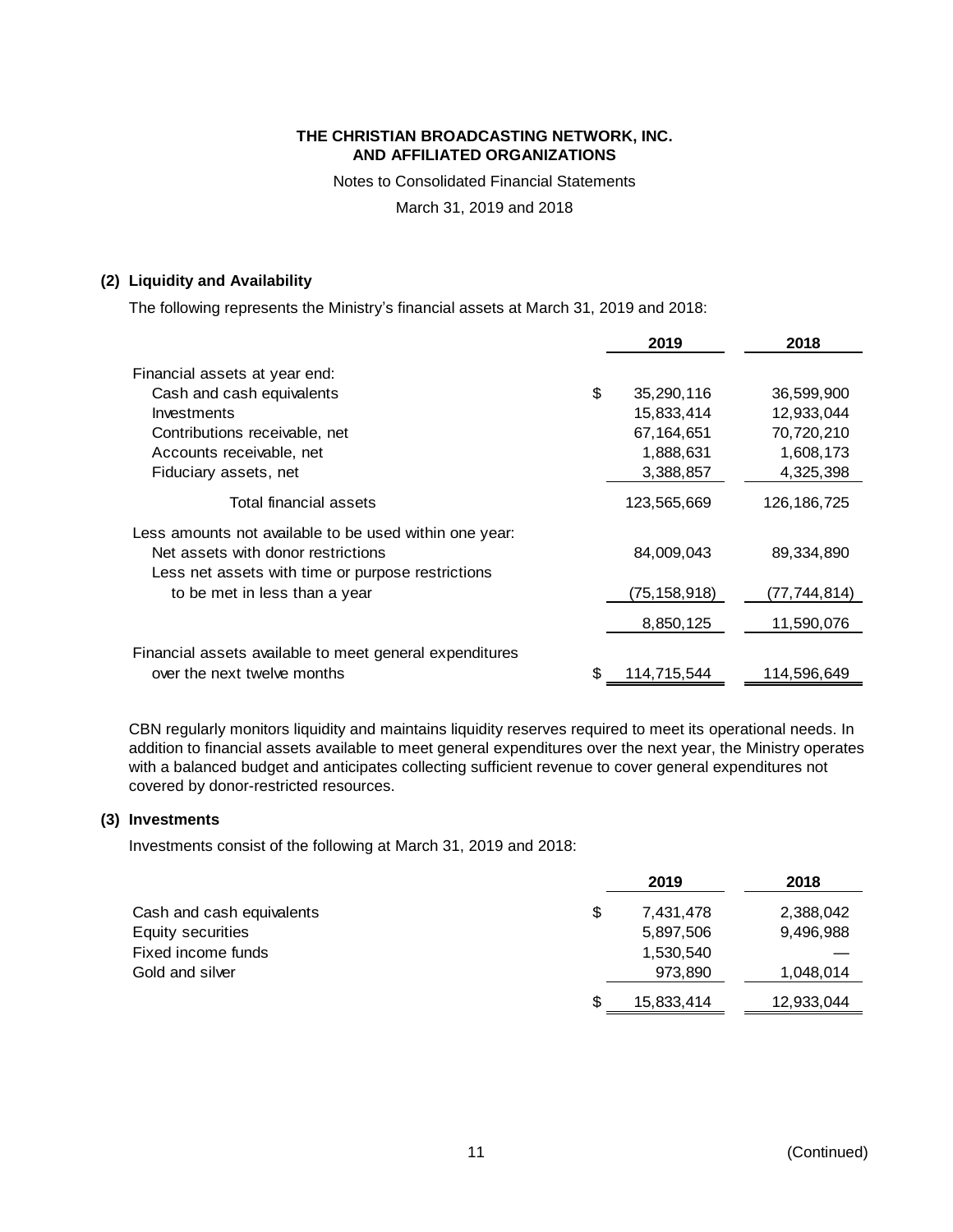Notes to Consolidated Financial Statements

March 31, 2019 and 2018

Investment gain (loss), net consists of the following for the years ended March 31, 2019 and 2018:

|                               |   | 2019    | 2018        |
|-------------------------------|---|---------|-------------|
| Interest and dividends        | S | 366,877 | 717,210     |
| Margin Ioan interest expense  |   |         | (42, 183)   |
| Net realized gains (losses)   |   | 346.601 | (2,223,960) |
| Net unrealized gains (losses) |   | 66.943  | (208, 491)  |
|                               | S | 780,421 | (1,757,424) |

## **(4) Contributions Receivable, Net**

The Ministry has contributions receivable of \$67,386,949 and \$70,990,322 as of March 31, 2019 and 2018, respectively. Contributions receivable expected to be received after one year are netted against a present value discount of 6% equal to \$222,298 and 3.5% equal to \$270,112, as of March 31, 2019 and 2018, respectively. Contributions receivable at March 31, 2019 and 2018 are expected to be received as follows:

| 2019       | 2018       |
|------------|------------|
| 64,946,708 | 66,769,864 |
| 2,183,450  | 3,868,298  |
| 34.493     | 82,048     |
|            | 70,720,210 |
|            | 67,164,651 |

## **(5) Property and Equipment, Net**

Property and equipment and accumulated depreciation and amortization consist of the following at March 31, 2019 and 2018:

|                                                |    | 2019         | 2018          |
|------------------------------------------------|----|--------------|---------------|
| Land and improvements                          | \$ | 22,919,905   | 22,920,502    |
| Buildings and improvements                     |    | 104,303,158  | 104,928,982   |
| Production and transmission equipment          |    | 49,055,472   | 49,655,904    |
| Information technology and other equipment     |    | 59,883,653   | 60,955,666    |
| Office furniture and fixtures                  |    | 11,558,665   | 11,446,807    |
|                                                |    | 247,720,853  | 249,907,861   |
| Less accumulated depreciation and amortization |    | 165,660,291) | (162,899,585) |
|                                                | S  | 82,060,562   | 87,008,276    |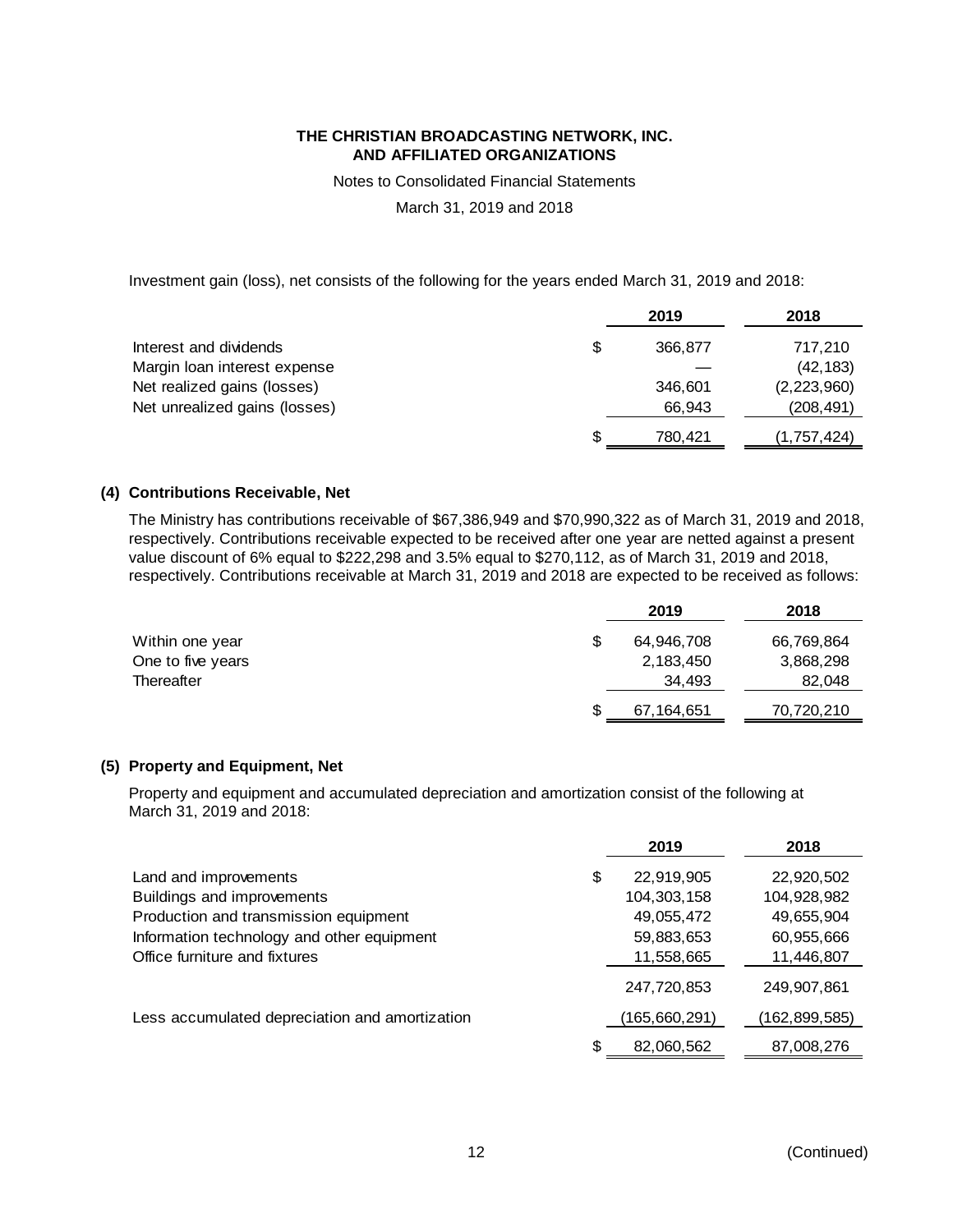Notes to Consolidated Financial Statements

March 31, 2019 and 2018

Property and equipment includes buildings and equipment acquired under existing financing agreements of \$6,497,187 and \$5,777,329 at March 31, 2019 and 2018, respectively. Related accumulated depreciation and amortization amounted to \$967,264 and \$723,895, respectively.

Property and equipment also includes land, land improvements, buildings, and equipment acquired under existing financing agreements in the amount of \$51,801,550 at March 31, 2019 and 2018, for two multi-unit residential housing complexes. Related accumulated depreciation and amortization amounted to \$10,664,517 and \$8,430,311 at March 31, 2019 and 2018, respectively.

## **(6) Fiduciary Assets and Liabilities**

Fiduciary assets and liabilities comprise the following at March 31, 2019 and 2018:

|                                                                           | 2019                                 | 2018                         |
|---------------------------------------------------------------------------|--------------------------------------|------------------------------|
| Charitable remainder unitrusts managed<br>Split-interest agreements       | \$<br>4,219,527<br>5,481,185         | 5,259,761<br>5,703,228       |
| Assets                                                                    | 9,700,712                            | 10,962,989                   |
| Funds managed for other beneficiaries<br>Estimated payments due to donors | \$<br>(1, 195, 407)<br>(5, 116, 448) | (1,430,051)<br>(5, 207, 540) |
| Liabilities                                                               | (6,311,855)                          | (6,637,591)                  |

The change in value of split-interest agreements for net assets with donor restrictions was (\$184,248) and \$366,747 for the years ended March 31, 2019 and 2018, respectively. Discount rates used to calculate the present value of these assets are the fixed rates associated with each agreement and range from 5% to 10%.

## **(7) Capitalized Film Costs**

The Ministry is engaged in the creation of children's animation and documentary films for distribution via DVDs, broadcast television, the internet and theatrical release. The costs of program development are capitalized when incurred. The children's animation is amortized over an estimated economic life of five years and is included in other assets on the consolidated statements of financial position. Capitalized film costs, net, consist of the following at March 31, 2019 and 2018:

| 2019         | 2018           |
|--------------|----------------|
| 38,200,940   | 35, 157, 792   |
| (24,590,687) | (19, 847, 630) |
| 13,610,253   | 15,310,162     |
|              |                |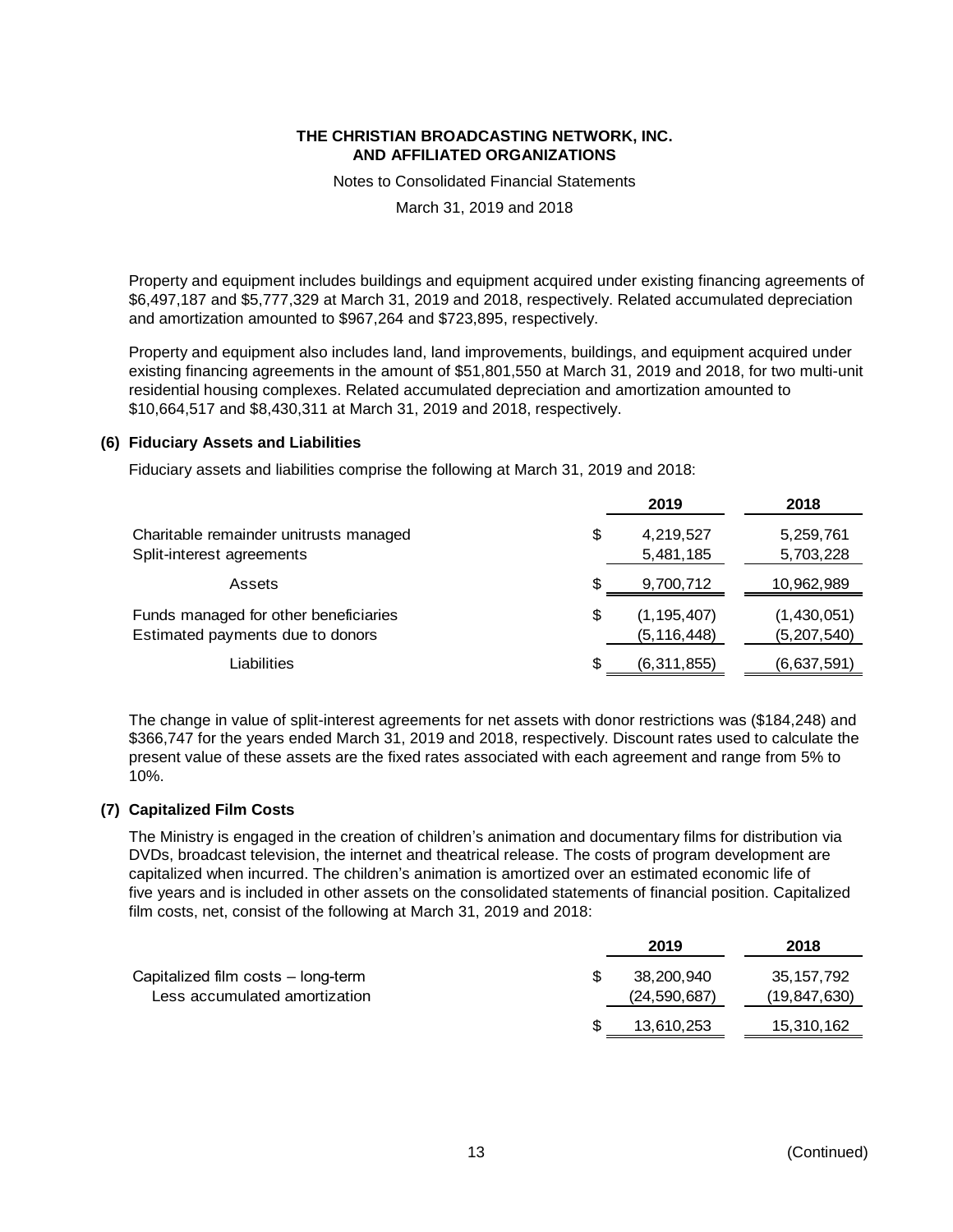Notes to Consolidated Financial Statements

March 31, 2019 and 2018

## **(8) Fair Value Measurement of Assets and Liabilities**

Financial assets and liabilities measured at fair value on a recurring basis are classified and disclosed in one of the following three categories known as the "Fair Value Hierarchy:"

*Level 1* inputs are unadjusted quoted prices in active markets for identical assets or liabilities that the Ministry has the ability to access at the measurement date.

*Level 2* inputs are inputs other than quoted prices included within Level 1 that are observable for the asset or liability, either directly or indirectly.

*Level 3* inputs are primarily unobservable inputs for the asset or liability.

The level in the fair value hierarchy within which a measurement falls is based on the lowest level input that is significant to the fair value measurement in its entirety.

The following tables present assets and liabilities that are measured at fair value on a recurring basis:

|                             | March 31,<br>2019 | Level 1    | Level 2 | Level 3 |
|-----------------------------|-------------------|------------|---------|---------|
| Certificates of deposit and |                   |            |         |         |
| money market funds          | \$<br>27,370,727  | 27,370,727 |         |         |
| Investments:                |                   |            |         |         |
| Money market funds          | 7,426,616         | 7,426,616  |         |         |
| Equity securities           | 5,897,506         | 5,897,506  |         |         |
| Fixed income                | 1,530,540         | 1,530,540  |         |         |
| Gold and silver             | 973,890           | 973,890    |         |         |
| Fiduciary assets            | 9,700,712         | 9,700,712  |         |         |
|                             | 52,899,991        | 52,899,991 |         |         |

|                                                   |    | March 31,<br>2018 | Level 1    | Level 2 | Level 3 |
|---------------------------------------------------|----|-------------------|------------|---------|---------|
| Certificates of deposit and<br>money market funds | \$ | 27,059,816        | 27,059,816 |         |         |
| Investments:                                      |    |                   |            |         |         |
| Money market funds                                |    | 2,384,939         | 2,384,939  |         |         |
| Equity securities                                 |    | 9,496,988         | 9,496,988  |         |         |
| Gold and silver                                   |    | 1,048,014         | 1,048,014  |         |         |
| <b>Fiduciary assets</b>                           |    | 10,962,989        | 10,962,989 |         |         |
|                                                   | S  | 50,952,746        | 50.952.746 |         |         |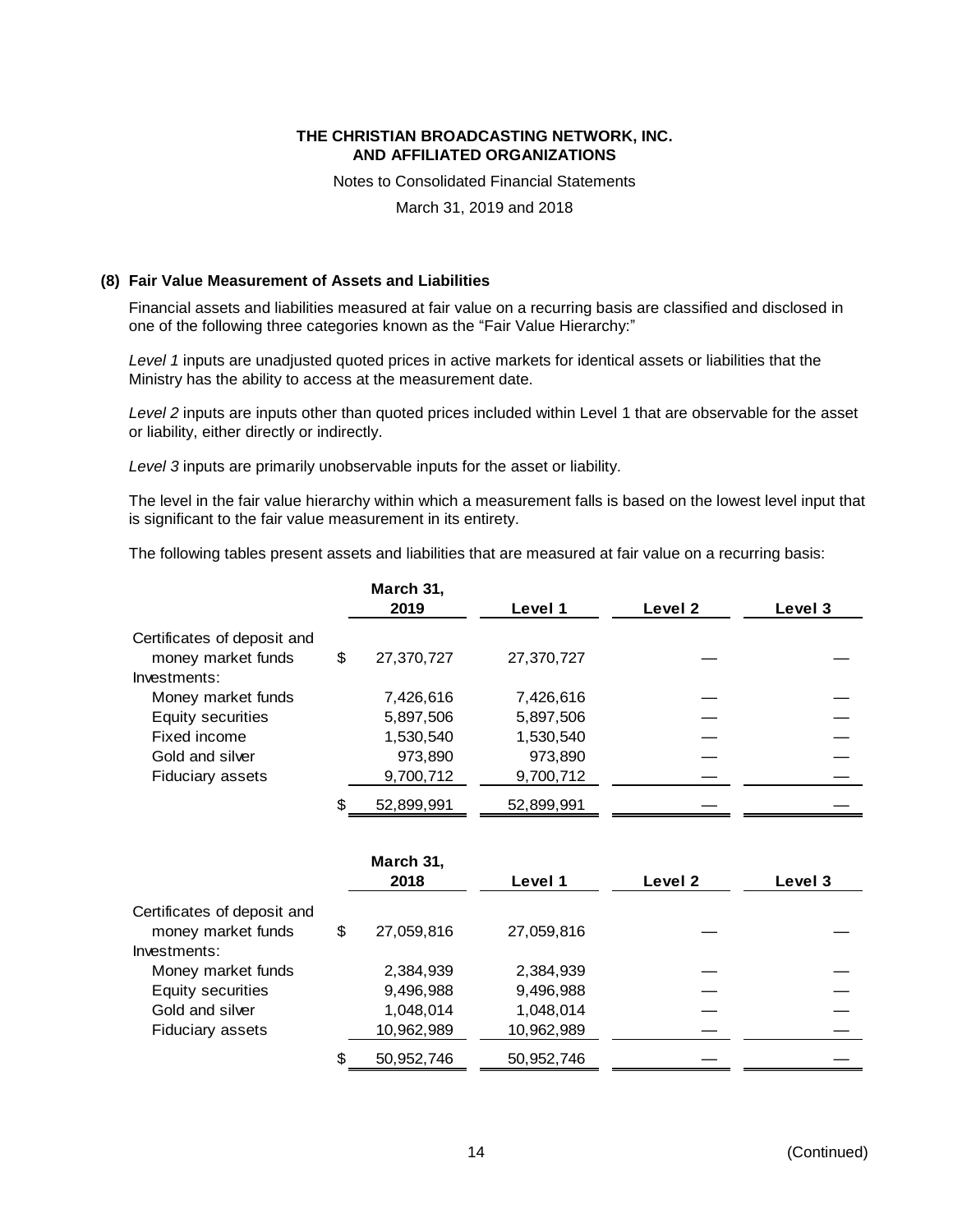Notes to Consolidated Financial Statements

March 31, 2019 and 2018

There were no transfers between Levels 1, 2 or 3 during the years ended March 31, 2019 and 2018. There were no assets or liabilities measured at fair value on a nonrecurring basis at March 31, 2019 and 2018.

## **(9) Long-Term Debt**

Long-term debt consists of the following at March 31:

|                                                                                                                                                                                                                                             |   | 2019         | 2018        |
|---------------------------------------------------------------------------------------------------------------------------------------------------------------------------------------------------------------------------------------------|---|--------------|-------------|
| Term and life notes bear interest at rates ranging from 4.5%                                                                                                                                                                                |   |              |             |
| to 9% payable on demand                                                                                                                                                                                                                     | S | 1,376,308    | 1,307,211   |
| Nonrecourse mortgage loan, collateralized by land and buildings<br>associated with multi-unit residential housing complex,<br>guaranteed by U.S. Department of Housing and Urban<br>Development, bears interest at a rate of 3.75% maturing |   |              |             |
| April 2054                                                                                                                                                                                                                                  |   | 33,045,661   | 33,492,224  |
| Nonrecourse mortgage loan, collateralized by land and buildings<br>associated with multi-unit residential housing complex,<br>guaranteed by U.S. Department of Housing and Urban<br>Development, bears interest at a rate of 3.52% maturing |   |              |             |
| May 2051                                                                                                                                                                                                                                    |   | 21, 187, 237 | 21,536,104  |
| Mortgage loan, collateralized by land and a commercial office                                                                                                                                                                               |   |              |             |
| building, bears interest at a rate of 4.5%, maturing July 2024                                                                                                                                                                              |   | 3,200,857    | 3,710,261   |
|                                                                                                                                                                                                                                             |   | 58,810,063   | 60,045,800  |
| Less:                                                                                                                                                                                                                                       |   |              |             |
| Debt issuance costs, net                                                                                                                                                                                                                    |   | (565, 436)   | (591, 790)  |
| Current maturities                                                                                                                                                                                                                          |   | (2,480,425)  | (2,382,702) |
|                                                                                                                                                                                                                                             | S | 55,764,202   | 57,071,308  |

Total interest expense in fiscal years 2019 and 2018 was \$2,280,560 and \$2,366,406, respectively, which includes \$26,356 and \$20,847 of amortization of debt issuance costs, respectively. Debt issuance costs are being amortized using imputed interest rates of 3.62% to 3.82%.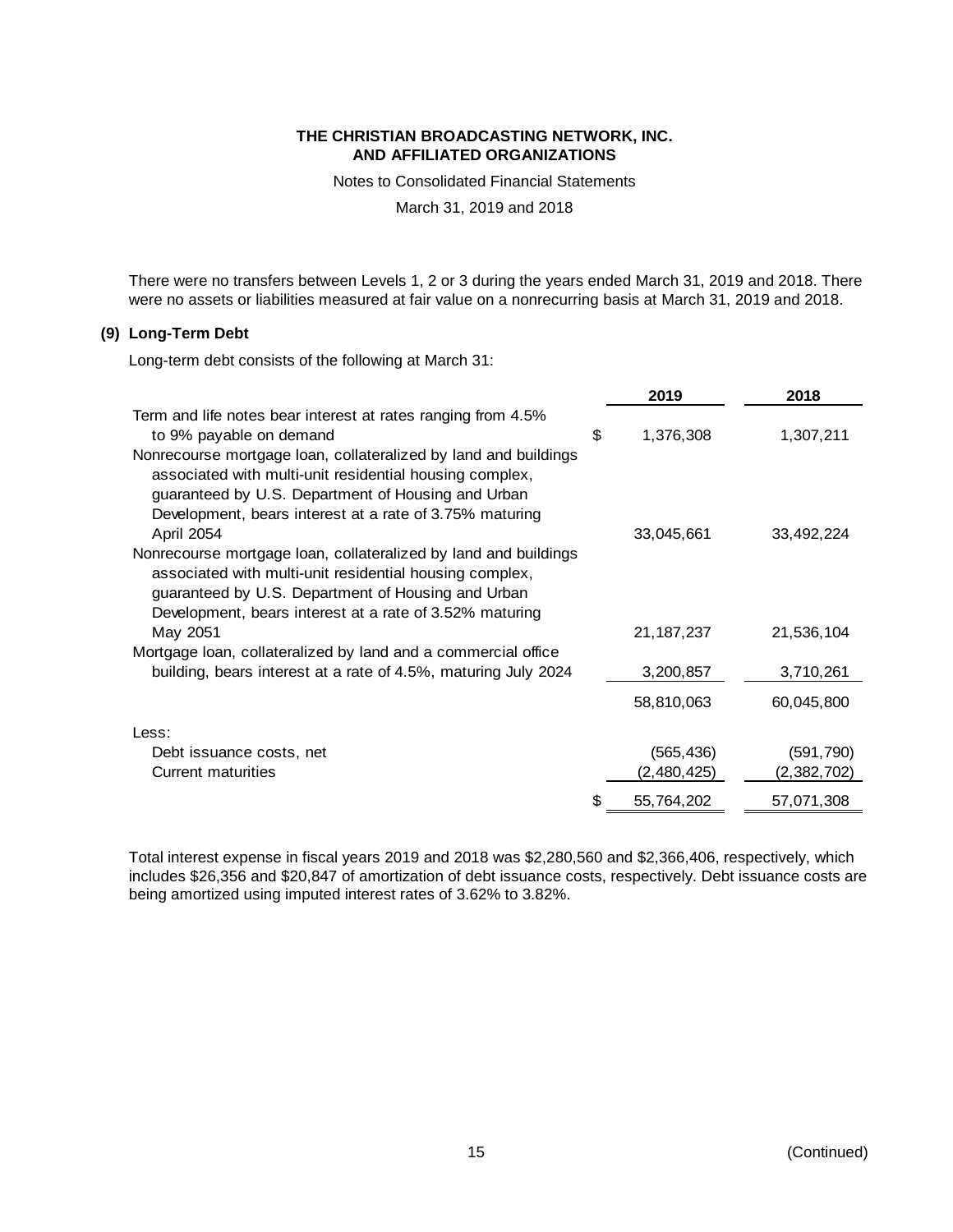Notes to Consolidated Financial Statements

March 31, 2019 and 2018

Aggregate annual maturities of long-term debt at March 31, 2019 are as follows:

| Year ending March 31: |    |            |
|-----------------------|----|------------|
| 2020                  | \$ | 2,480,425  |
| 2021                  |    | 1,647,613  |
| 2022                  |    | 1,481,631  |
| 2023                  |    | 1,537,646  |
| 2024                  |    | 1,591,957  |
| Thereafter            |    | 50,070,791 |
|                       | ß. | 58,810,063 |

The Ministry's debt agreements contain certain financial covenants of which the most restrictive requires a \$4,000,000 minimum balance of cash and cash equivalents and investments. The Ministry was in compliance with these covenants as of March 31, 2019 and 2018.

## **(10) Lease Commitments**

Future minimum commitments for all noncancelable leases are as follows:

|                                             | Capital<br>leases | <b>Operating</b><br>leases |
|---------------------------------------------|-------------------|----------------------------|
| Year ending March 31:                       |                   |                            |
| 2020                                        | \$<br>218,483     | 3,005,952                  |
| 2021                                        | 173,331           | 2,316,828                  |
| 2022                                        | 158,280           | 1,776,977                  |
| 2023                                        | 158,280           | 1,433,972                  |
| 2024                                        | 145,068           | 1,237,972                  |
| Thereafter                                  | 96,708            | 1,537,385                  |
|                                             | 950,150           | \$<br>11,309,086           |
| Less amount representing interest           | (151, 583)        |                            |
| Present value of net minimum lease payments |                   |                            |
| under capital leases                        | 798,567           |                            |
| Less current portion                        | (169,396)         |                            |
|                                             | \$<br>629,171     |                            |

Total rent expense of facilities and equipment amounted to \$5,404,413 and \$5,343,924 in fiscal years 2019 and 2018, respectively.

Capital leases are collateralized by their respective equipment.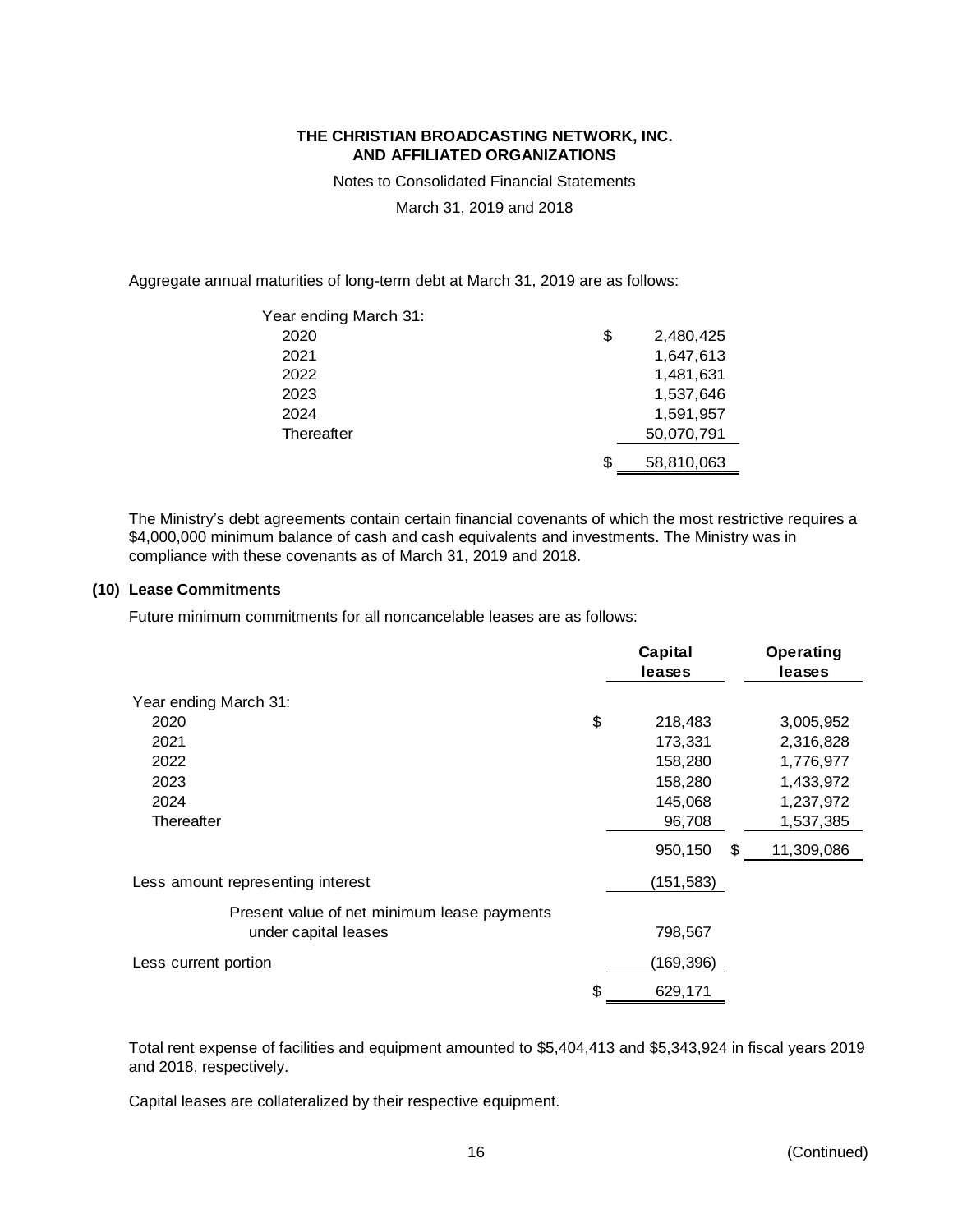Notes to Consolidated Financial Statements

March 31, 2019 and 2018

#### **(11) Retirement Plan**

CBN has defined contribution savings and retirement plan available for all regular employees. All contributions to these plans are fully vested. CBN made contributions totaling \$2,372,404 and \$2,326,990 in fiscal years 2019 and 2018, respectively.

## **(12) Net Assets with Donor Restrictions**

Net assets with donor restrictions consist of the following at March 31:

|                                                                  |    | 2019       | 2018       |
|------------------------------------------------------------------|----|------------|------------|
| Operations:                                                      |    |            |            |
| Fiduciary assets, net (note 6)                                   | \$ | 3,388,857  | 4,325,397  |
| Contributions receivable (note 4)                                |    | 60,698,875 | 64.043.848 |
| Donor-restricted contributions (primarily international outreach |    |            |            |
| and Operation Blessing)                                          |    | 19,921,311 | 20,965,645 |
|                                                                  | S  | 84,009,043 | 89,334,890 |

Net assets with donor restrictions that are perpetual in nature at March 31, 2019 and 2018 consist of investments and fiduciary assets to be held in perpetuity with earnings to be used for unrestricted program activities.

## **(13) Net Assets Released from Restrictions**

Net assets were released from donor restrictions by incurring expenses satisfying the restricted purpose or by the occurrence of other events specified by donors. Total net assets released were \$84,837,860 and \$81,067,328 for the years ended March 31, 2019 and 2018, respectively.

## **(14) Sale of International Family Entertainment (IFE) Stock**

In August 1997, CBN sold its remaining investment in IFE stock. As part of the negotiated sale of its stock in IFE to FOX Kids TV, CBN kept the existing 1990 program time agreement. This agreement continues with ABC, who purchased Family Channel, now called Freeform, from Fox Kids TV. The agreement provides CBN certain blocks of program time in perpetuity at the discretion of CBN. The fair market value of this airtime is estimated at approximately \$34,350,000 and \$39,532,000, for the years ended March 31, 2019 and 2018, respectively. This amount is included in ministry support, domestic evangelistic outreach, and fundraising in the accompanying consolidated statements of activities.

CBN continues to pay Freeform a monthly fee equal to the direct costs incurred by Freeform for providing the program time to CBN. This fee totaled \$954,300 and \$810,469 for the years ended March 31, 2019 and 2018, respectively. This amount is included in ministry support, domestic evangelistic outreach, and fundraising in the accompanying consolidated statements of activities.